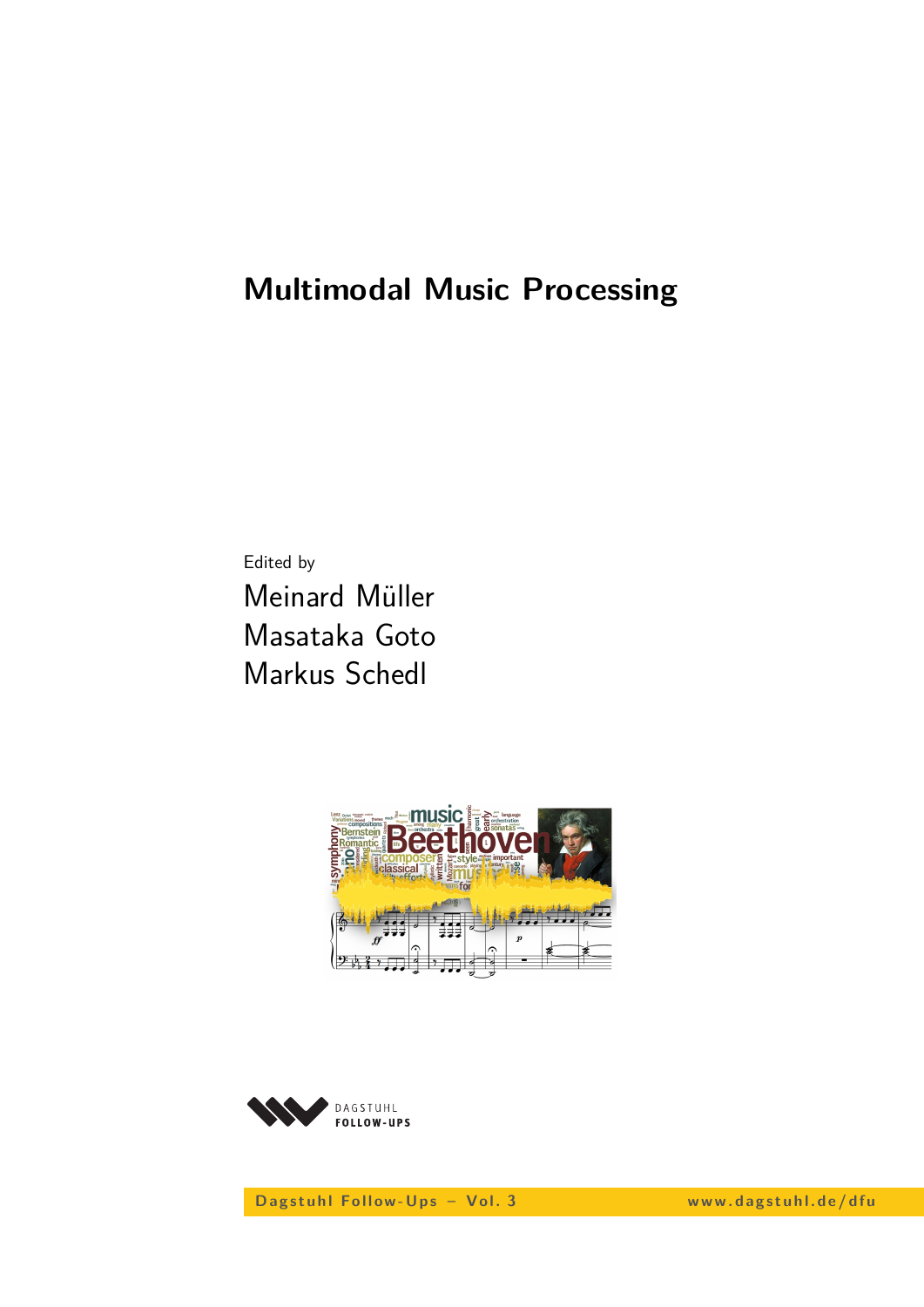#### Editors

| Meinard Müller          | Masataka Goto                 | Markus Schedl                   |
|-------------------------|-------------------------------|---------------------------------|
| Saarland University     | National Institute of         | Department of                   |
| and Max-Planck Institut | Advanced Industrial           | <b>Computational Perception</b> |
| für Informatik          | Science and Technology (AIST) | Johannes Kepler University      |
| meinard@mpi-inf.mpg.de  | m.goto@aist.go.jp             | markus.schedl@jku.at            |
|                         |                               |                                 |

ACM Classification 1998 H.5.5 Sound and Music Computing, J.5 Arts and Humanities–Music, H.5.1 Multimedia Information Systems

## **ISBN [978-3-939897-37-8](http://www.dagstuhl.de/dagpub/978-3-939897-37-8)**

Published online and open access by Schloss Dagstuhl – Leibniz-Zentrum für Informatik GmbH, Dagstuhl Publishing, Saarbrücken/Wadern, Germany. Online available at [http://www.dagstuhl.de/dagpub/978-3-939897-37-8.](http://www.dagstuhl.de/dagpub/978-3-939897-37-8)

Publication date April, 2012

Bibliographic information published by the Deutsche Nationalbibliothek The Deutsche Nationalbibliothek lists this publication in the Deutsche Nationalbibliografie; detailed bibliographic data are available in the Internet at [http://dnb.d-nb.de.](http://dnb.d-nb.de)

#### License



This work is licensed under a Creative Commons Attribution–NoDerivs 3.0 Unported license: http://creativecommons.org/licenses/by-nd/3.0/legalcode.

In brief, this license authorizes each and everybody to share (to copy, distribute and transmit) the work under the following conditions, without impairing or restricting the authors' moral rights:

- Attribution: The work must be attributed to its authors.
- $\blacksquare$  No derivation: It is not allowed to alter or transform this work.

The copyright is retained by the corresponding authors.

#### Cover graphic

The painting of Ludwig van Beethoven was drawn by Joseph Karl Stieler (1781–1858). The photographic reproduction is in the public domain.

Digital Object Identifier: [10.4230/DFU.Vol3.11041.i](http://dx.doi.org/10.4230/DFU.Vol3.11041.i)

**[ISBN 978-3-939897-37-8](http://www.dagstuhl.de/dagpub/978-3-939897-37-8) [ISSN 1868-8977](http://drops.dagstuhl.de/dfu)<http://www.dagstuhl.de/dfu>**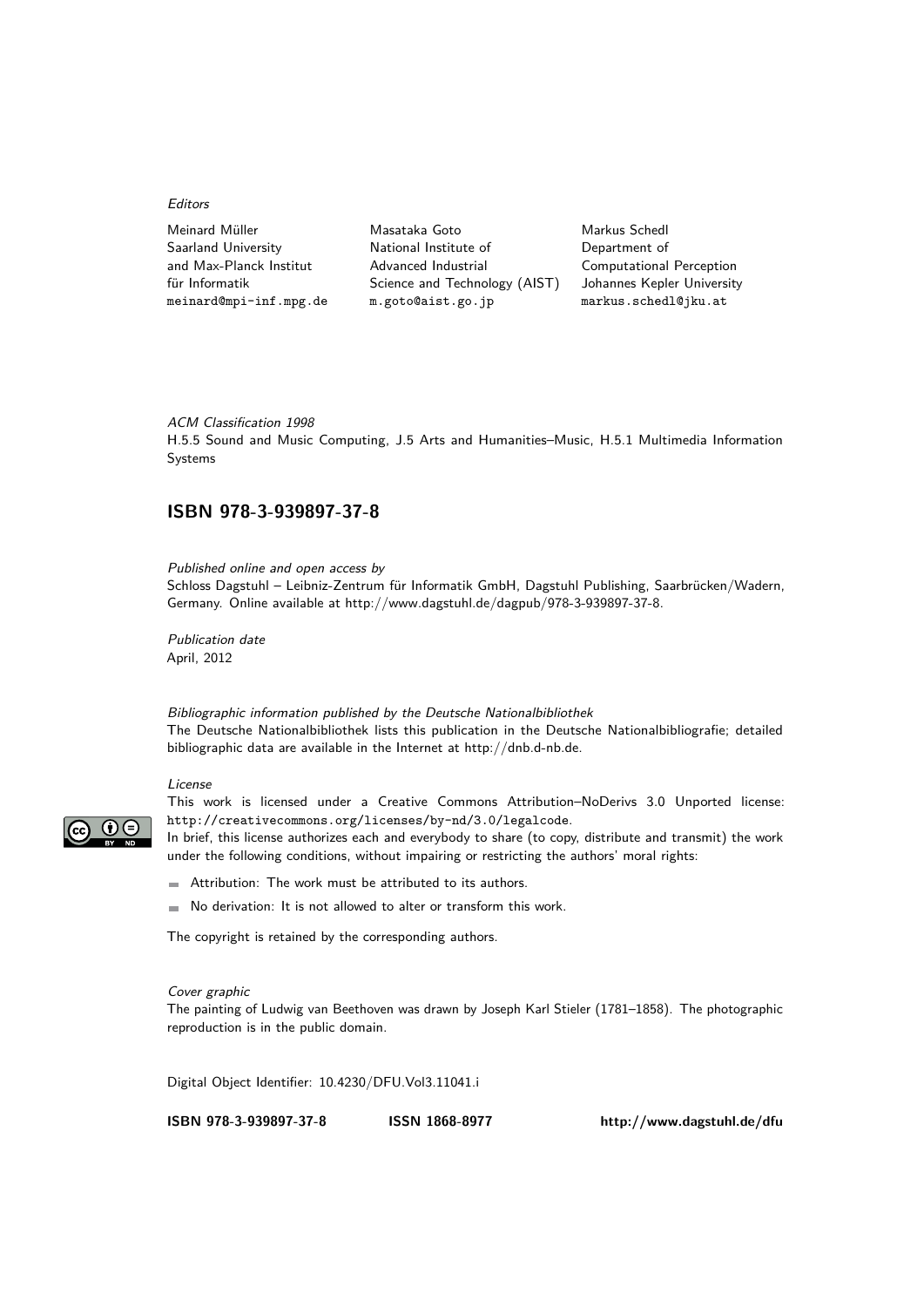## DFU – Dagstuhl Follow-Ups

The series Dagstuhl Follow-Ups is a publication format which offers a frame for the publication of peer-reviewed papers based on Dagstuhl Seminars. DFU volumes are published according to the principle of Open Access, i.e., they are available online and free of charge.

### Editorial Board

- Susanne Albers (Humboldt University Berlin)  $\equiv$
- Bernd Becker (Albert-Ludwigs-University Freiburg)  $\blacksquare$
- Karsten Berns (University of Kaiserslautern)  $\mathcal{L}$
- Stephan Diehl (University Trier)  $\blacksquare$
- Hannes Hartenstein (Karlsruhe Institute of Technology)  $\overline{a}$
- Frank Leymann (University of Stuttgart) ÷
- Stephan Merz (INRIA Nancy)  $\equiv$
- Bernhard Nebel (Albert-Ludwigs-University Freiburg)  $\equiv$
- Han La Poutré (Utrecht University, CWI)  $\mathcal{L}$
- Bernt Schiele (Max-Planck-Institute for Informatics) ÷
- Nicole Schweikardt (Goethe University Frankfurt)  $\overline{\phantom{a}}$
- Raimund Seidel (Saarland University)  $\overline{a}$
- Gerhard Weikum (Max-Planck-Institute for Informatics) ÷
- Reinhard Wilhelm (Editor-in-Chief, Saarland University, Schloss Dagstuhl)  $\blacksquare$

**ISSN 1868-8977**

## **[www.dagstuhl.de/dfu](http://www.dagstuhl.de/dfu)**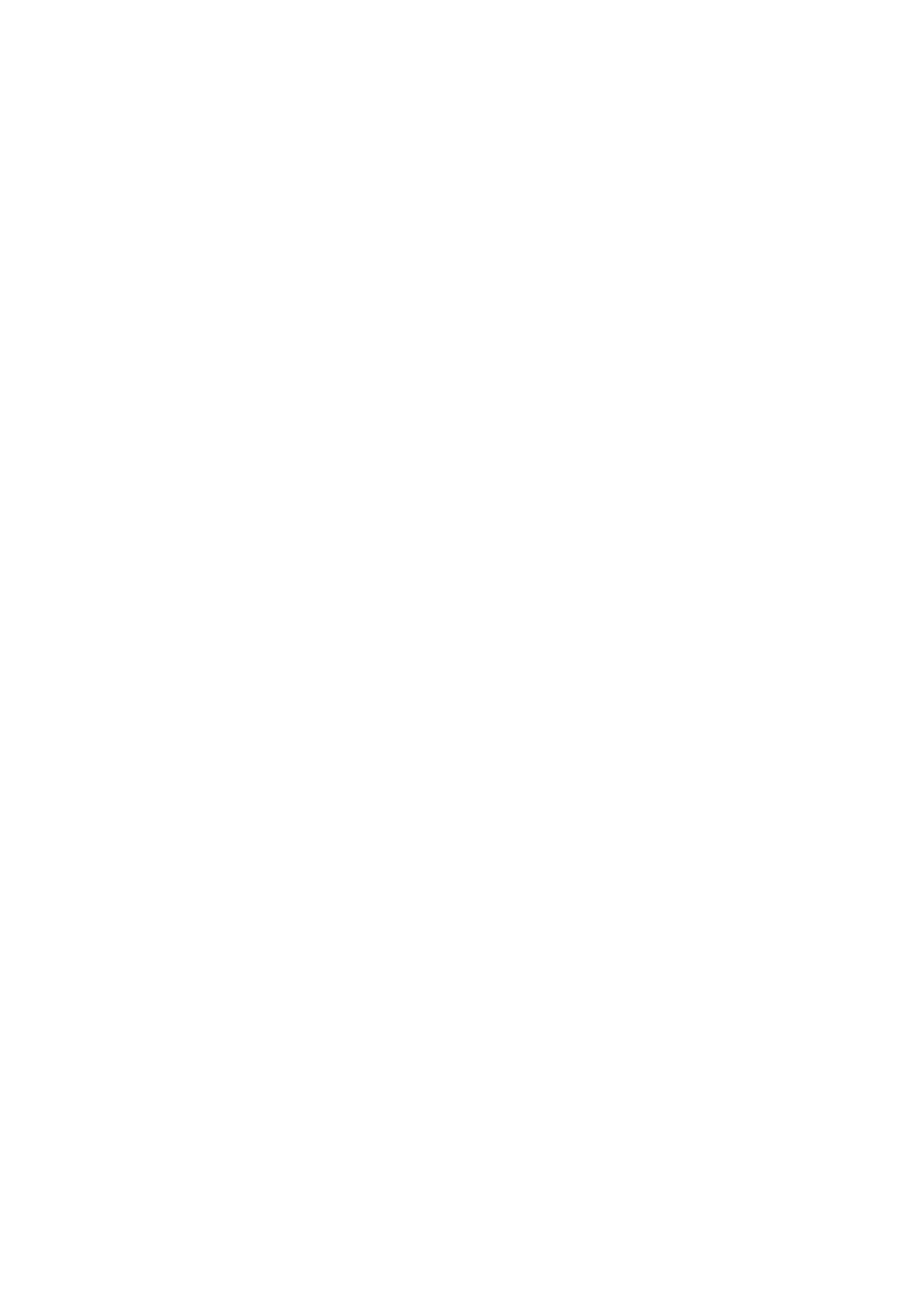# **Contents**

| Preface<br>Meinard Müller, Masataka Goto, and Markus Schedl                                                                                                                          | vii |
|--------------------------------------------------------------------------------------------------------------------------------------------------------------------------------------|-----|
| Chapter 01<br>Linking Sheet Music and Audio – Challenges and New Approaches<br>Verena Thomas, Christian Fremerey, Meinard Müller, and Michael Clausen  1                             |     |
| Chapter 02<br>Lyrics-to-Audio Alignment and its Application                                                                                                                          | 23  |
| Chapter 03<br><b>Fusion of Multimodal Information in Music Content Analysis</b>                                                                                                      | 37  |
| Chapter 04<br>A Cross-Version Approach for Harmonic Analysis of Music Recordings                                                                                                     | 53  |
| Chapter 05<br>Score-Informed Source Separation for Music Signals                                                                                                                     | 73  |
| Chapter 06<br>Music Information Retrieval Meets Music Education<br>Christian Dittmar, Estefanía Cano, Jakob Abeßer, and Sascha Grollmisch                                            | 95  |
| Chapter 07<br>Human Computer Music Performance                                                                                                                                       |     |
| Chapter 08<br>User-Aware Music Retrieval<br>Markus Schedl, Sebastian Stober, Emilia Gómez, Nicola Orio,                                                                              |     |
| Chapter 09<br><b>Audio Content-Based Music Retrieval</b>                                                                                                                             |     |
| Chapter 10<br>Data-Driven Sound Track Generation                                                                                                                                     | 175 |
| Chapter 11<br>Music Information Retrieval: An Inspirational Guide to Transfer from<br><b>Related Disciplines</b><br>Felix Weninger, Björn Schuller, Cynthia C. S. Liem, Frank Kurth, | 195 |

Multimodal Music Processing. Dagstuhl Follow-Ups, Vol. 3. ISBN 978-3-939897-37-8.<br>Editors: Meinard Müller, Masataka Goto, and Markus Schedl<br>PAGSTUHL [Dagstuhl Publishing](http://www.dagstuhl.de/dfu)<br>POLLOW-UPS Schloss Dagstuhl – Leibniz-Zentrum für Inf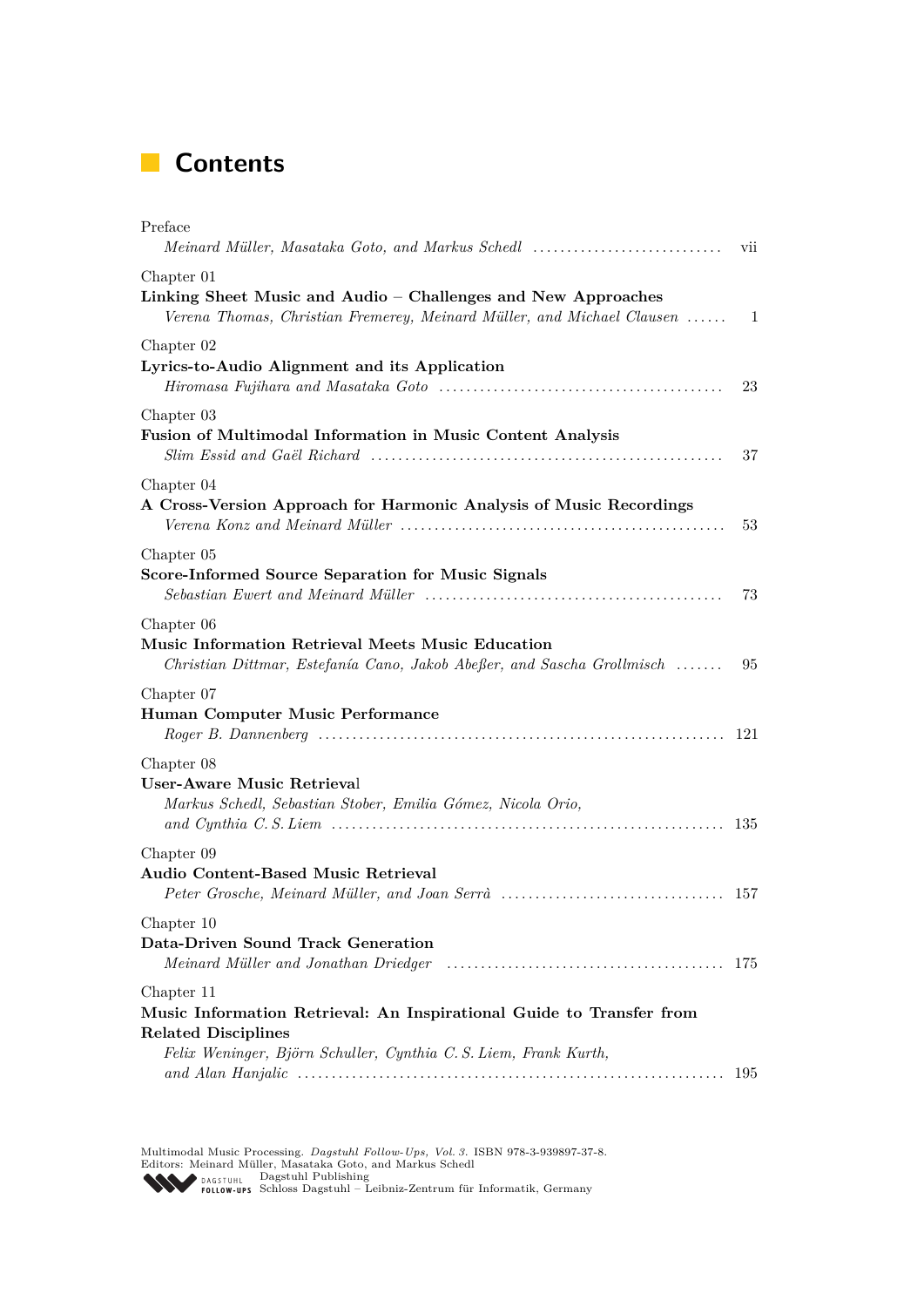| Chapter 12<br>Grand Challenges in Music Information Research                       | 217 |
|------------------------------------------------------------------------------------|-----|
| Chapter 13                                                                         |     |
| Music Information Technology and Professional Stakeholder Audiences:               |     |
| Mind the Adoption Gap                                                              |     |
| Cynthia C. S. Liem, Andreas Rauber, Thomas Lidy, Richard Lewis,                    |     |
| Christopher Raphael, Joshua D. Reiss, Tim Crawford, and Alan Hanjalic $\ldots$ 227 |     |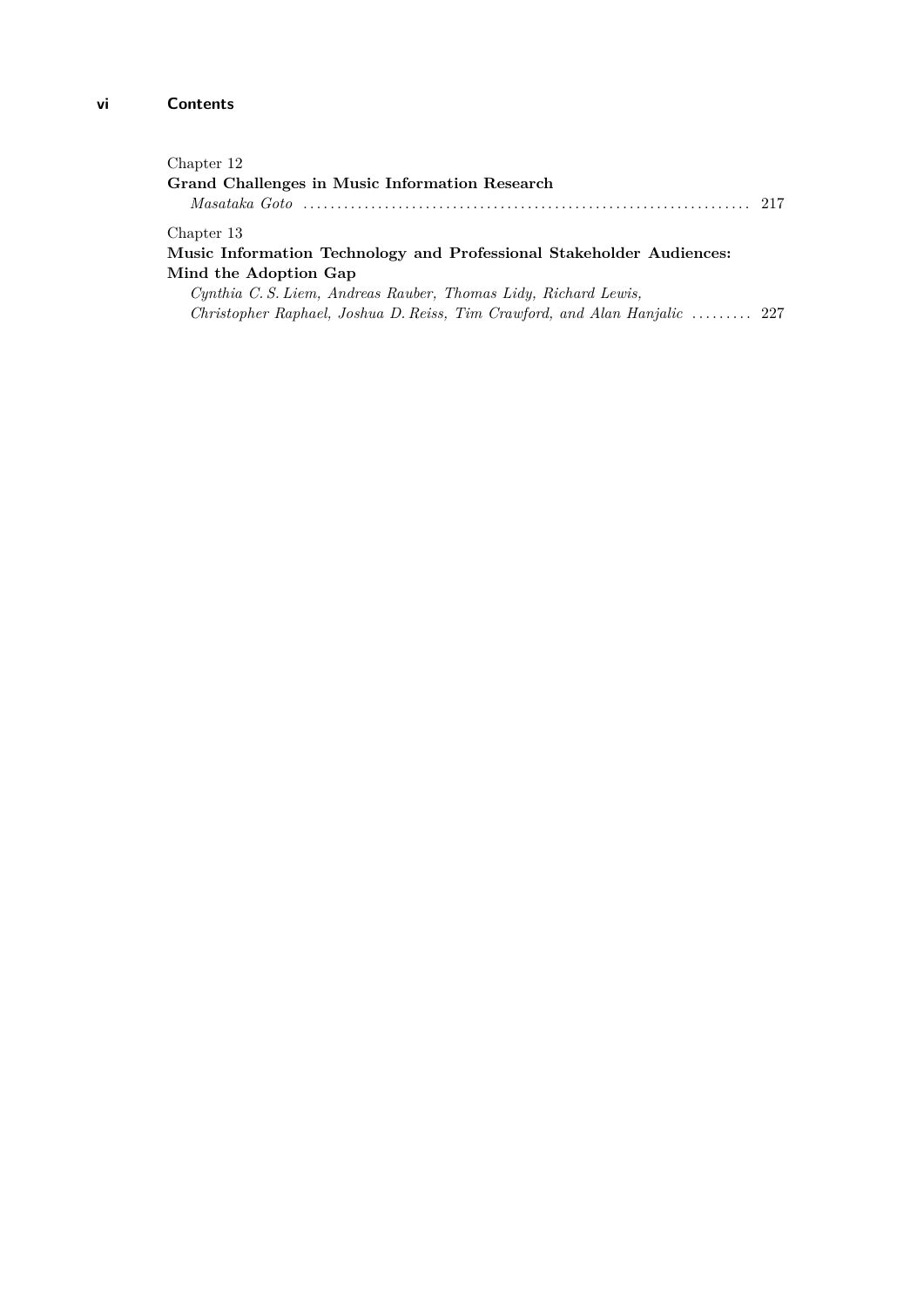# **Preface**

Music can be described, represented, and experienced in various ways and forms. For example, music can be described in textual form not only supplying information on composers, musicians, specific performances, or song lyrics, but also offering detailed descriptions of structural, harmonic, melodic, and rhythmic aspects. Music annotations, social tags, and statistical information on user behavior and music consumption are also obtained from and distributed on the world wide web. Furthermore, music notation can be encoded in text-based formats such as MusicXML, or symbolic formats such as MIDI. Beside textual data, increasingly more types of music-related multimedia data such as audio, image or video data are widely available. Because of the proliferation of portable music players and novel ways of music access supported by streaming services, many listeners enjoy ubiquitous access to huge music collections containing audio recordings, digitized images of scanned sheet music and album covers, and an increasing number of video clips of music performances and dances.

This volume is devoted to the topic of multimodal music processing, where both the availability of multiple, complementary sources of music-related information and the role of the human user is considered. Our goals in producing this volume are two-fold: Firstly, we want to spur progress in the development of techniques and tools for organizing, analyzing, retrieving, navigating, recommending, and presenting music-related data. To illustrate the potential and functioning of these techniques, many concrete application scenarios as well as user interfaces are described. Also various intricacies and challenges one has to face when processing music are discussed. Our second goal is to introduce the vibrant and exciting field of music processing to a wider readership within and outside academia. To this end, we have assembled thirteen overview-like contributions that describe the state-of-the-art of various music processing tasks, give numerous pointers to the literature, discuss different application scenarios, and indicate future research directions. Focusing on general concepts and supplying many illustrative examples, our hope is to offer some valuable insights into the multidisciplinary world of music processing in an informative and non-technical way.

When dealing with various types of multimodal music material, one key issue concerns the development of methods for identifying and establishing semantic relationships across various music representations and formats. In the first contribution, Thomas *et al.* discuss the problem of automatically synchronizing two important types of music representations: sheet music and audio files. While sheet music describes a piece of music visually using abstract symbols (e. g., notes), audio files allow for reproducing a specific acoustic realization of a piece of music. The availability of such linking structures forms the basis for novel interfaces that allow users to conveniently navigate within audio collections by means of the explicit information specified by a musical score. The second contribution on lyrics-to-audio alignment by Fujihara and Goto deals with a conceptually similar task, where the objective is to estimate a temporal relationship between lyrics and an audio recording of a given song. Locating the lyrics (text-based representation) within a singing voice (acoustic representation) constitutes a challenging problem requiring methods from speech as well as music processing. Again, to highlight the importance of this task, various Karaoke and retrieval applications are described.

The abundance of multiple information sources does not only open up new ways for music navigation and retrieval, but can also be used for supporting and improving the analysis of music data by exploiting cross-modal correlations. The next three contributions discuss such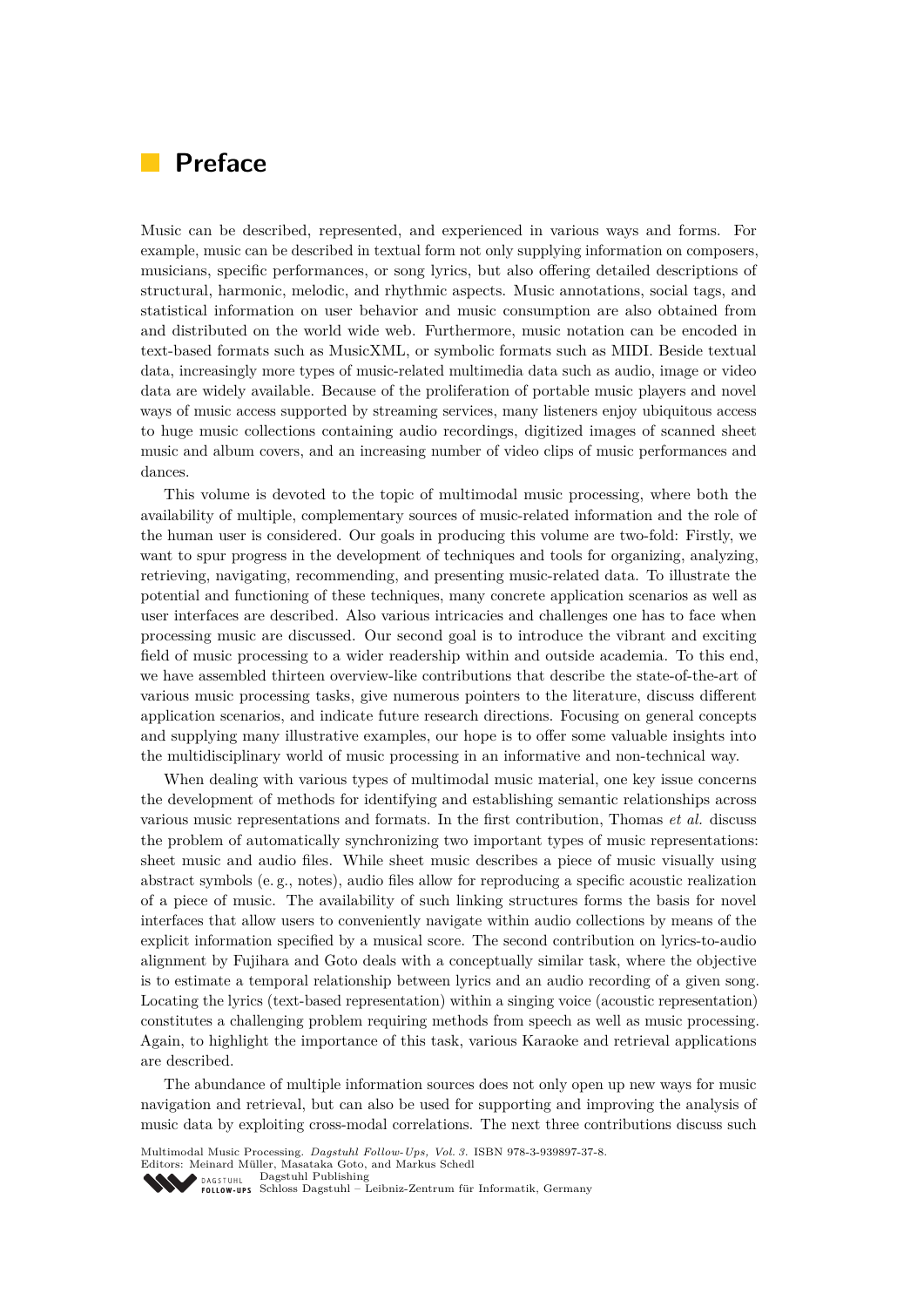multimodal approaches for music analysis. Essid and Richard first give an overview of general fusion principles and then discuss various case studies that highlight how video, acoustic, and sensor information can be fused in an integrated analysis framework. For example, the authors show how visual cues can be used to support audio-based drum transcription. Furthermore, in the case study of dance scene analysis various types of motion representations (e. g. obtained from inertial sensors or depth image sensors) are combined with video and audio representations. Konz and Müller show in their contribution how the harmonic analysis of audio recording can be improved and stabilized by exploiting multiple versions of the same piece of music. Using a late-fusion approach by analyzing the harmonic properties of several audio versions synchronously, the authors show that consistencies across several versions indicate harmonically stable passages in the piece of music, which may have some deeper musical meaning. Finally, Ewert and Müller show how additional note information as specified by a musical score can be exploited to support the task of source separation. Since such sources, which may correspond to a melody, a bassline, a drum track, or an instrument track, are mixed into monaural or stereo audio signals and highly correlated in the musical context, the problem generally becomes intractable. Here, the additional score information can be employed to alleviate and guide the separation process.

In the next two contributions, the potential of the multimodal analysis techniques are highlighted by means of different interactive application scenarios. Dittmar *et al.* show how techniques such as music transcription and sound separation open up new possibilities for various music learning, practicing, and gaming applications. In particular, a music software is presented which provides the entertainment and engagement of music video games while offering appropriate methods to develop musical skills. This software also offers functionalities that allow users to create personalized content for the game, e. g., by generating solo and accompaniment track from user-specified audio material. Dannenberg addressed in his contribution the problem of creating computer music systems that can perform live music in association with human performers. Besides the above mentioned synchronization and linking techniques, this scenario requires advanced real-time music analysis and synthesis techniques that allow the system to react to a human performance in an intelligent way.

Besides the music processing techniques and their applications as discussed so far, the problem of finding and retrieving relevant information from heterogenous and distributed music collections has substantially gained importance during the last decade. As exposed in the subsequent three contributions, the term "multimodality" can be recognized at several levels in the retrieval context. For example, one may consider different types of textual, acoustic, or visual representations of music. Or one may also consider different modalities to access music collections – query-by-example, direct querying, browsing, metadata-based search, visual user interfaces, just to name a few. The contribution by Schedl *et al.* gives an overview of various aspects of multimodal music retrieval with a particular focus on the issue on how to build personalized systems that particularly address the user's interest and behavior. In particular various relations between computational features and the human music perception are discussed, accounting for user-centered aspects such as similarity, diversity, familiarity, hotness, recentness, novelty, serendipity, and transparency. The contribution by Grosche *et al.* approaches the topic of music information retrieval from another perspective. In the case that textual descriptions are not available one requires retrieval strategies which only access the contents of the raw audio material. The authors give an overview of various content-based retrieval approaches that follow the query-by-example paradigm. Based on the principles of granularity and specificity, various notions and levels of similarity used to compare different audio recordings (or fragments) are discussed. Müller and Driedger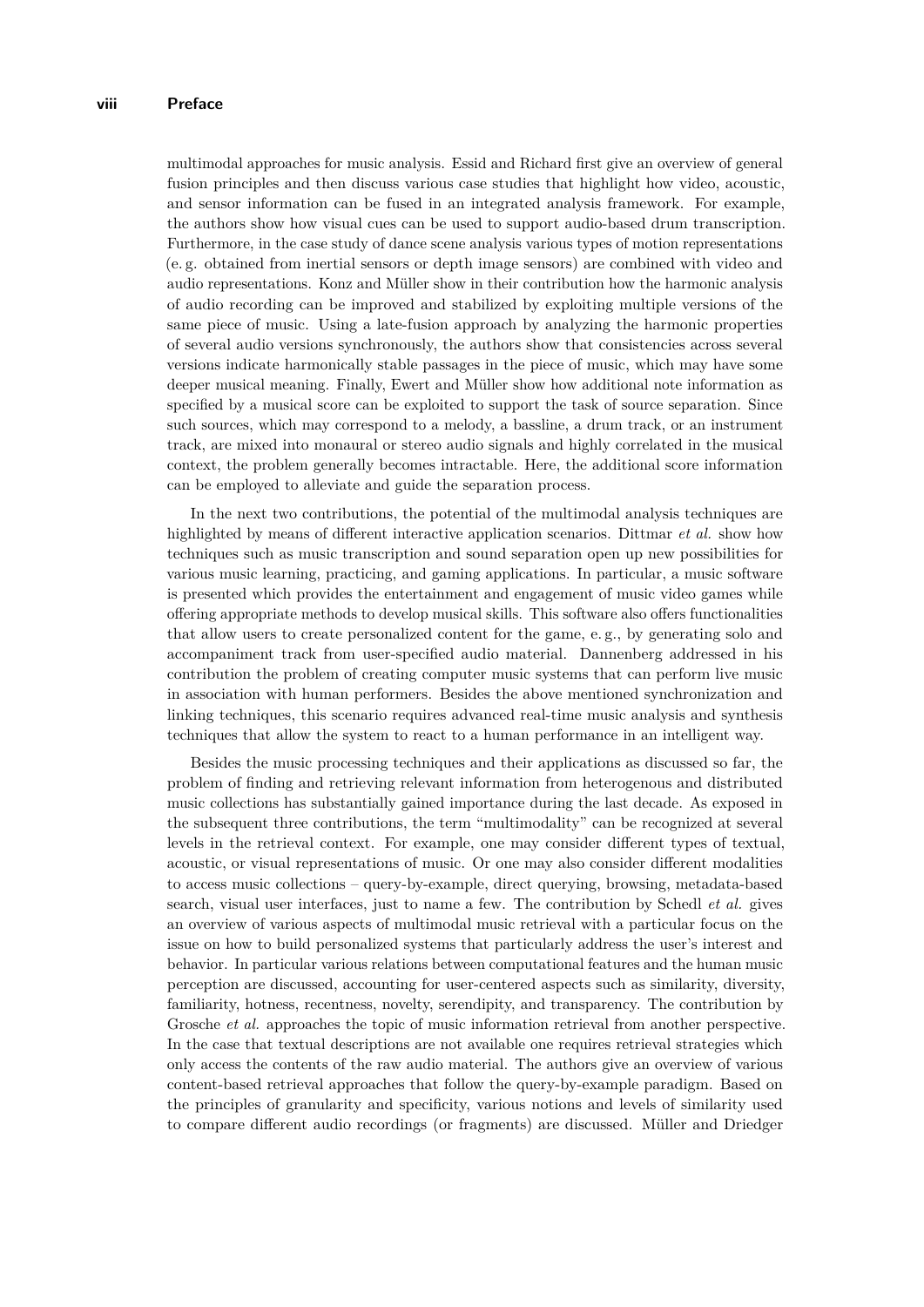#### **Preface ix**

illustrate how various content-based analysis and retrieval techniques come into play and act together when considering a data-driven application scenario for generating sound tracks. Here, the objective is to create computer-assisted tools that allow users to easily and intuitively generate aesthetically appealing music tracks for a given multimedia stream such as a computer game or slide show.

The last three contributions of this volume reflect on the kind of role music processing has played in the past and offer a few thoughts on challenges, open problems, and future directions. As noted by Weninger *et al.*, the relatively young fields of music processing and music information retrieval have been influenced by neighboring domains in signal processing and machine learning, including automatic speech recognition, image processing and text information retrieval. In their contribution, the authors give various examples for methodology transfer, show parallel developments in the different domains, and indicate how neighboring fields may now benefit from the music domain. In a stimulating and provocative contribution, Goto describes his visions on how computed-based music processing methods may help to generate new music, to predict music trends, and to enrich our daily lives. Picking up some recent developments in Japan, various grand challenges are presented that not only indicate future research directions but also should help to increase both the attraction and social impact of research in multimodal music processing and music information retrieval. In the final contribution, Liem *et al.* reflect on the kind of impact that music processing has had across disciplinary boundaries and discuss various technology adoption issues that were experienced with professional music stakeholders in audio mixing, performance, musicology and sales industry. The music domain offers many possibilities for truly cross-disciplinary collaboration and technology. However, in order to achieve this, careful consideration of the users' actual need as well as an investment in understanding the involved communities will be essential.

This volume, which is based on our Dagstuhl seminar on "Multimodal Music Processing" held in January 2011, is the result of the work by many people. First of all, we thank the authors for their contributions as well as the reviewers for their valuable feedback. We are grateful to the *Cluster of Excellence on Multimodal Computing and Interaction* (MMCI) at Saarland University for their support. We highly appreciate and wish to thank the Dagstuhl board and the Dagstuhl office for supporting us in having the seminar. In particular, we want to thank Marc Herbstritt, who was extremely helpful with his advice and active support in preparing and editing this volume. Thank you very much.

March 2012 *Meinard Müller, Masataka Goto, and Markus Schedl*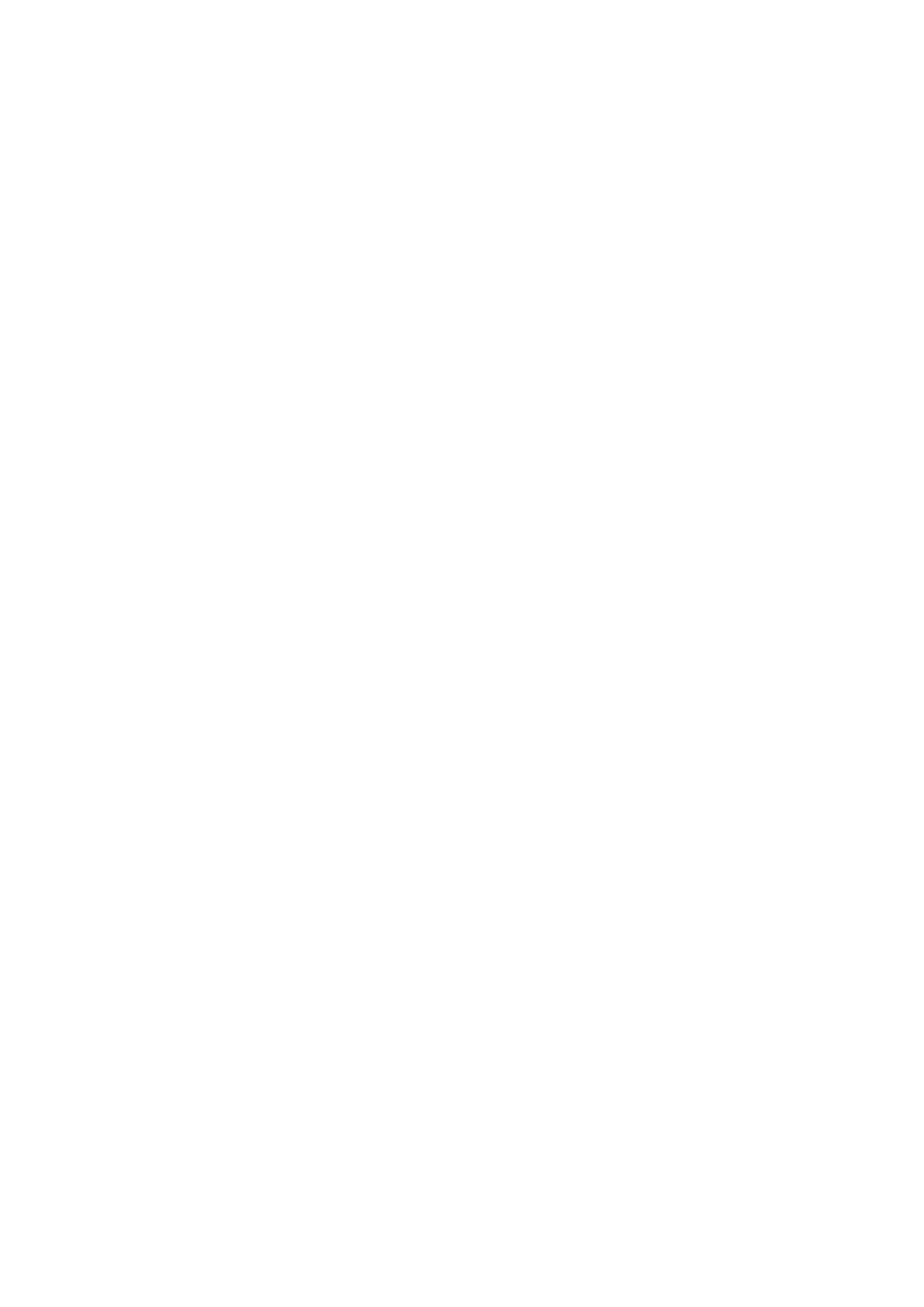# **List of Authors**

Jakob Abeßer Semantic Music Technologies Group, Fraunhofer IDMT Ilmenau, Germany abr@idmt.fraunhofer.de

Estefanía Cano Semantic Music Technologies Group, Fraunhofer IDMT Ilmenau, Germany cano@idmt.fraunhofer.de

Michael Clausen Department of Computer Science III, University of Bonn Bonn, Germany clausen@cs.uni-bonn.de

Tim Crawford Department of Computing, Goldsmiths, University of London London, United Kingdom t.crawford@gold.ac.uk

Roger B. Dannenberg Carnegie Mellon University Pittsburgh, USA rbd@cs.cmu.edu

Christian Dittmar Semantic Music Technologies Group, Fraunhofer IDMT Ilmenau, Germany dmr@idmt.fraunhofer.de

Jonathan Driedger Saarland University and Max-Planck Institut für Informatik Saarbrücken, Germany driedger@mpi-inf.mpg.de

Slim Essid Institut Télécom, Télécom ParisTech, CNRS-LTCI Paris, France Slim.Essid@telecom-paristech.fr

Sebastian Ewert Department of Computer Science III, University of Bonn Bonn, Germany ewerts@iai.uni-bonn.de

Christian Fremerey Department of Computer Science III, University of Bonn Bonn, Germany fremerey@cs.uni-bonn.de

Hiromasa Fujihara National Institute of Advanced Industrial Science and Technology (AIST) Tsukuba, Japan h.fujihara@aist.go.jp

Masataka Goto National Institute of Advanced Industrial Science and Technology (AIST) Tsukuba, Japan m.goto@aist.go.jp

Emilia Gómez Music Technology Group, Universitat Pompeu Fabra Barcelona, Spain emilia.gomez@upf.edu

Fabien Gouyon Institute for Systems and Computer Engineering, University of Porto Porto, Portugal fgouyon@inescporto.pt

Sascha Grollmisch Semantic Music Technologies Group, Fraunhofer IDMT Ilmenau, Germany goh@idmt.fraunhofer.de

Peter Grosche Saarland University and Max-Planck Institut für Informatik Saarbrücken, Germany pgrosche@mpi-inf.mpg.de

Multimodal Music Processing. *[Dagstuhl Fol low-Ups, Vol. 3.](http://www.dagstuhl.de/dagpub/978-3-939897-37-8)* ISBN 978-3-939897-37-8. Editors: Meinard Müller, Masataka Goto, and Markus Schedl [Dagstuhl Publishing](http://www.dagstuhl.de/dfu) [Schloss Dagstuhl – Leibniz-Zentrum für Informatik, Germany](http://www.dagstuhl.de/)